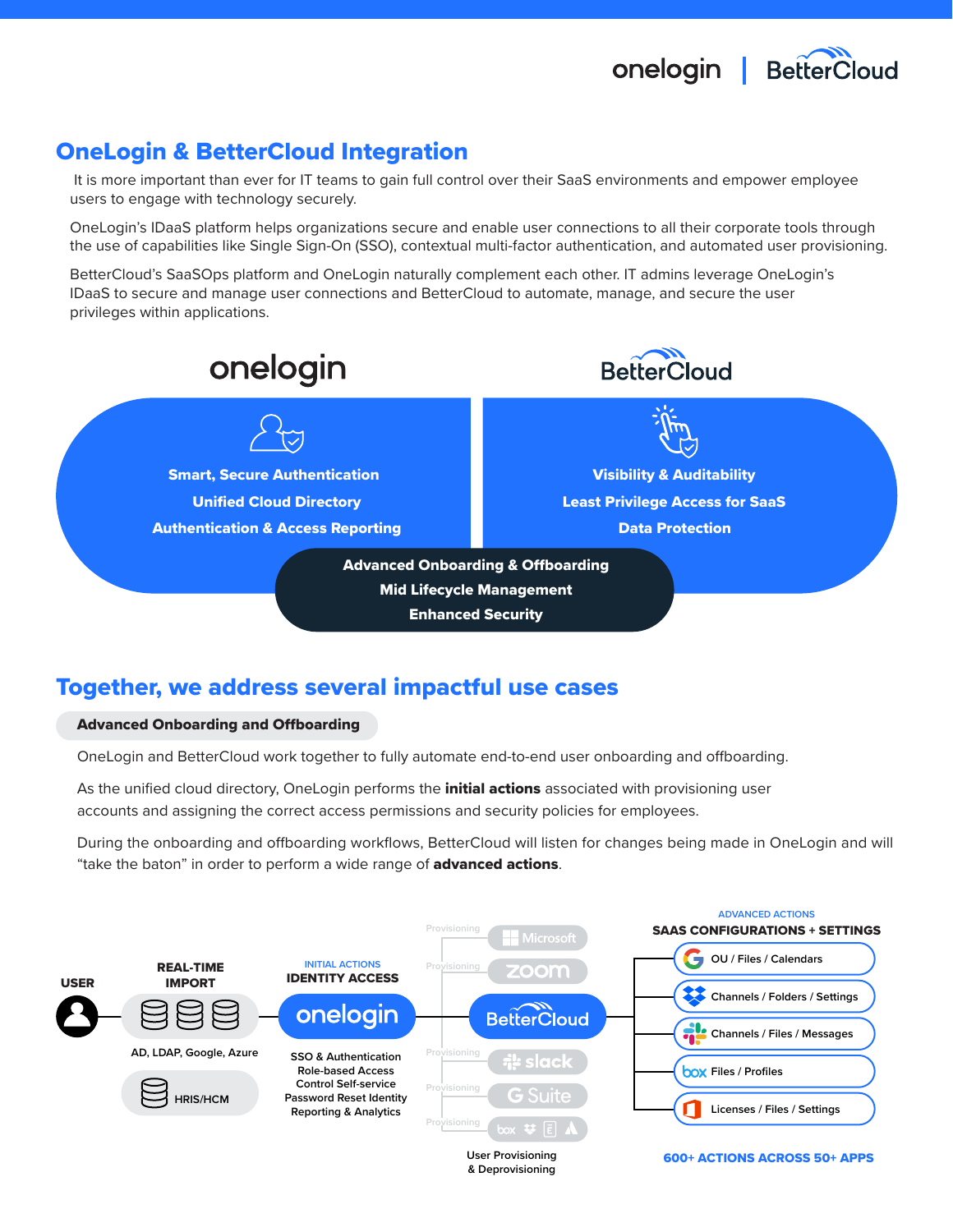# onelogin | BetterCloud

By leveraging BetterCloud, OneLogin customers can ensure that users have the correct level of access and permissions within specific SaaS applications. Below are some examples of **advanced actions** across a few applications:



#### Mid-Life Cycle Management

OneLogin and Bettercloud make it easy to change user access, roles, and permissions, and automate the associated IT processes to save time and reduce the risk of configuration errors.

OneLogin automatically updates user access permissions, applications within their login portal, and security policies based on the employee's new role. With BetterCloud, the user's identity profile can be pushed into applications automatically and workflows can be executed for additional changes within the applications.

BetterCloud can also monitor log in data and allow customers to recoup (or reassign) licenses that are not being used.